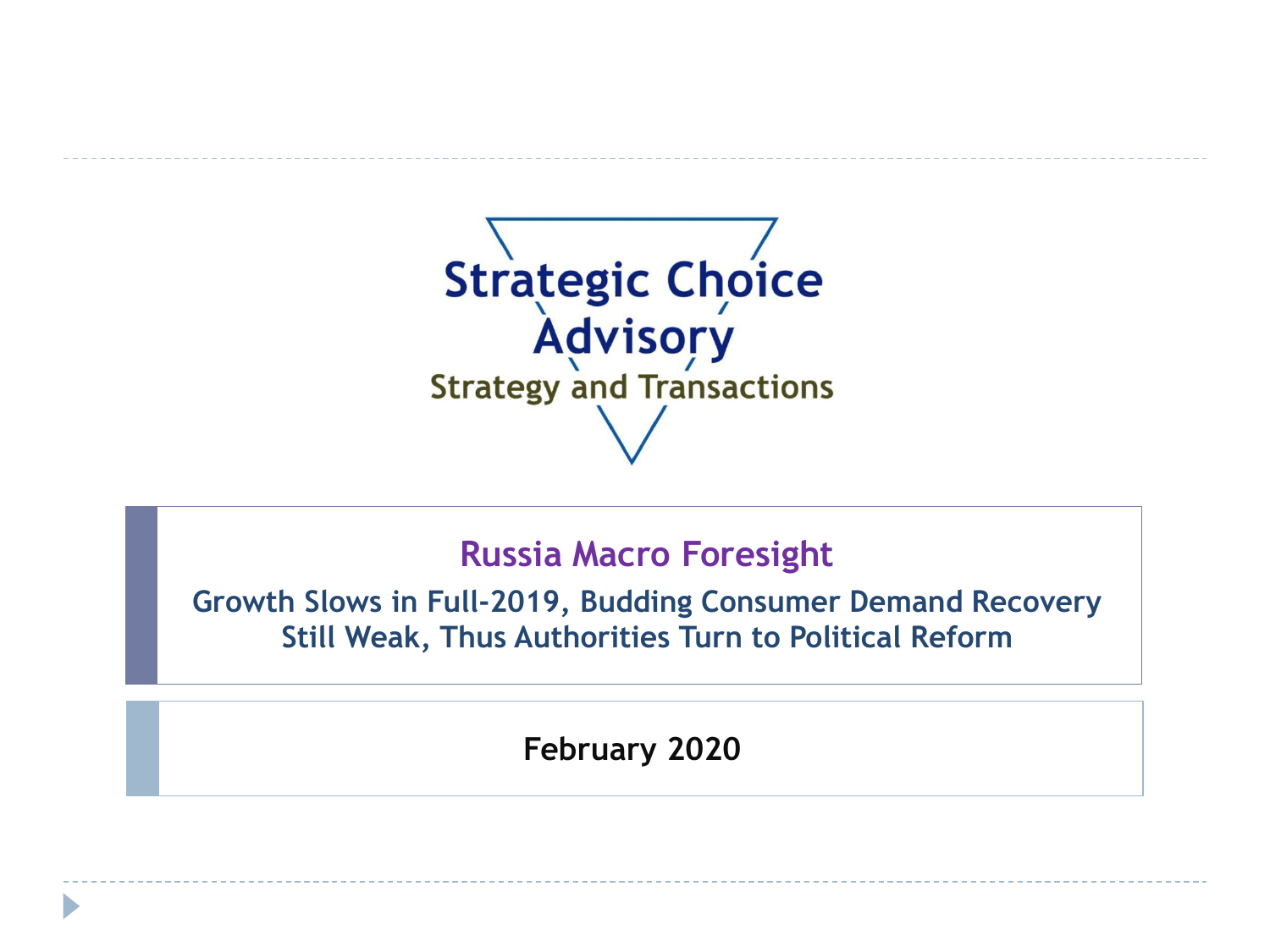**Economic growth slows in 2019, with B2B-oriented sectors turning sour, yet some B2C-oriented sectors rebounding. Still, slower wage growth and weak real income growth curb spending**

- According to RosStat's preliminary estimates, **real GDP growth slowed notably to 1.3% y/y in 2019 vs. 2.5% in 2018.** Authorities had warned that the **2018 number was boosted by the launch of the massive Yamal-LNG plant** (hence also stronger construction and capital investment), while 2019 growth would return to more or less the average level since the start of the sanction crisis in 2014
- In fact, GDP growth was slightly below authorities' and analysts' expectations. We would not be overly concerned about that, as warmer weather reduced growth in utilities, while OPEC limitations affected oil extraction, a key sector. **Our concern is that growth stays weak overall, failing to reignite for several years running**
- The sector breakdown continues to confirm the conclusion we voiced in our previous reports (e.g. from Aug 1, 2019), that **B2B demand has slumped, while B2C demand is starting to recover** (as evident by comparing railway vs. auto transport, industrial vs. housing construction, etc.). **Very disappointing was the much slower growth of capital investment,** the worst reading since 2016
- **Retail trade growth slowed less markedly,** from 2.8% y/y in 2018 to 1.6% in 2019, **but still disappointed.** It shows consumers are still reluctant to step up spending
- It is no wonder that **consumer demand keeps underperforming**, despite the improvement after steep drops in 2014-2016. **Real disposable income** (RDI) did post its second consecutive above-zero growth, but **was only marginally better than the previous year: 0.8% vs. 0.1%**
- Nominal wage growth slowed visibly, while real wage growth tanked, even despite lower CPI inflation. **Slower growth of RDI and real wages can be attributed to the mounting consumer debt burden**, growth of which authorities are working to limit now
- **Positives can be found in the drop in wage arrears and further decline of ILO-definition unemployment, which support demand**

| Indicator, % y/y               | 2016   | 2017   | 2018   | 2019    |
|--------------------------------|--------|--------|--------|---------|
| Industrial production          | 1.3    | 2.1    | 2.9    | 2.4     |
| Cargo transport turnover, o/w: | 1.8    | 5.5    | 2.7    | 0.6     |
| Railway                        | 1.6    | 6.4    | 4.2    | 0.2     |
| Automobile                     | 0.4    | 2.3    | 2.3    | 5.8     |
| Agriculture                    | 4.8    | 3.1    | $-0.2$ | 4.1     |
| Retail trade                   | $-4.6$ | 1.3    | 2.8    | 1.6     |
| Construction, o/w:             | $-4.3$ | $-1.2$ | 6.3    | 0.6     |
| Housing                        | $-6.0$ | $-1.3$ | $-4.5$ | 4.9     |
| Fixed capital investment       | $-0.6$ | 4.4    | $5.1*$ | $0.7**$ |

*\* - Jan-Sep 2018, % y/y || \*\* - Jan-Sep 2019, % y/y*

| Indicator, % y/y        | 2016   | 2017   | 2018     | 2019     |
|-------------------------|--------|--------|----------|----------|
| Real disposable income* | $-4.5$ | $-0.5$ | 0.1      | 0.8      |
| Real wages              | 0.8    | 2.9    | $7.4**$  | $2.5***$ |
| Nominal wages           | 7.9    | 6.7    | $10.3**$ | 7.7***   |

*\* - Methodology still under review by RosStat; further adjustments may be possible*

*\*\* - Jan-Nov 2018, % y/y || \*\*\* - Jan-Nov 2019, % y/y*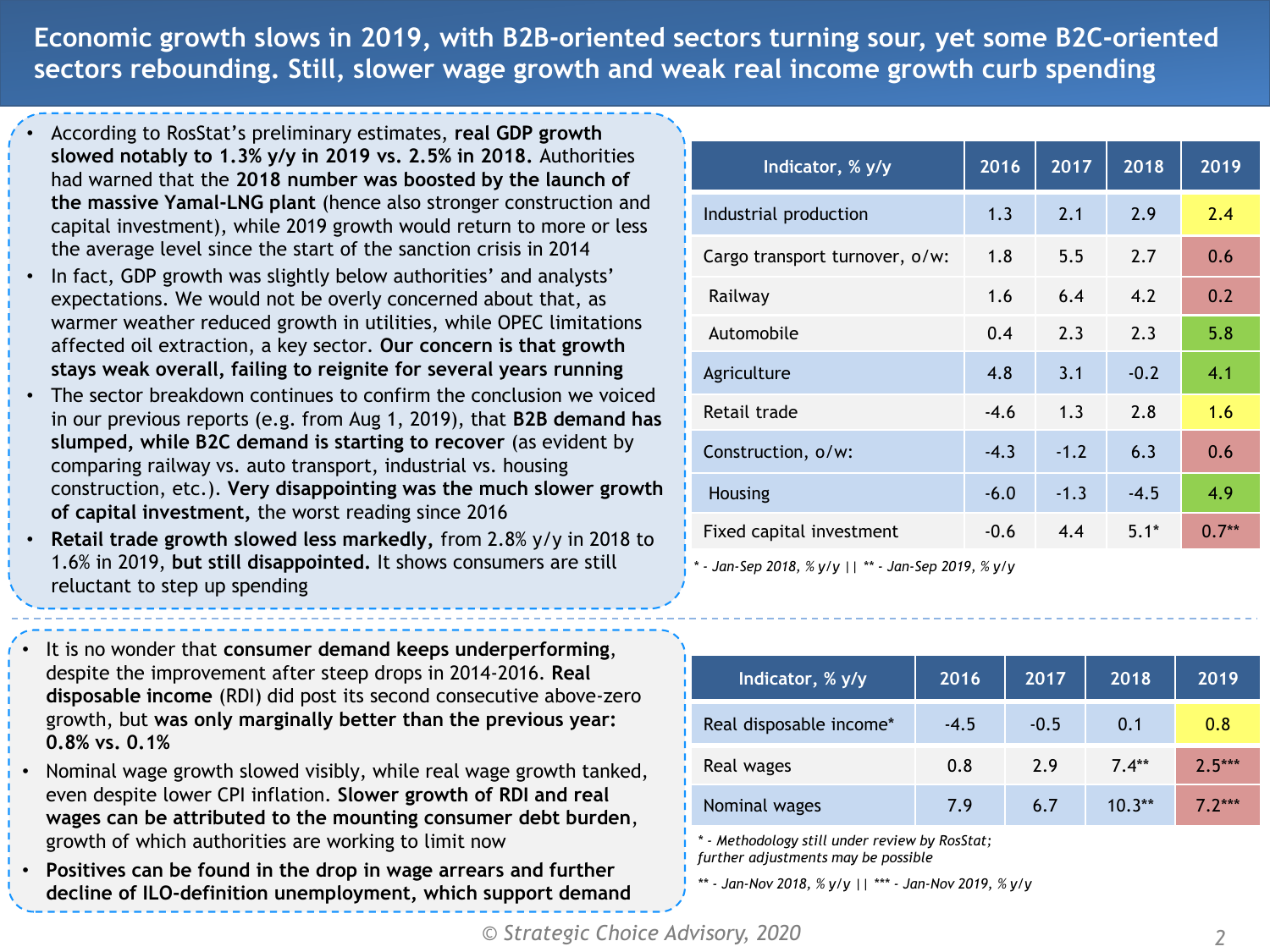**Producer prices drop, alleviating inflationary pressures, but indicating poor demand and weaker profitability. Still, manufacturing holds up fairly well, with a number of bright spots**

- As we predicted several reports ago, **PPI inflation has crashed through the floor.** Actually, the 2019 result - 4.3% y/y deflation - was the lowest reading since the 2008 financial crisis
- **CPI inflation also slowed – to 3% from 4.3%, but we still doubt this indicator.** Noticeable food and non-food price growth is observed, and authorities finally plan to review the consumer price basket
- **Weak inflation does curb input price pressure,**  thus supporting profitability. **But it also highlights weak demand** - a key concern, going forward
- Indeed, **pre-tax corporate profit rose just 9.1% y/y in Jan-Nov 2019, slowing abruptly.** After solid growth in Jan-Apr, profits slid y/y in May-Nov
- **Manufacturing, transport and trade profit rose strongly, though, instilling some hope**
- **Manufacturing output growth made up 2.3%, just slightly lower than 2.6% in 2018**
- Mirroring the upsurge in agriculture, **foods stayed robust**. Also, **stellar growth continued in medical equipment and pharmaceuticals**, as well as **furniture, toys**  (all consumer-oriented sectors); **building materials** (B2B and B2C), **metal products** (mostly B2B), and **chemicals** (B2B, B2C)
- **Fulfilling our long-standing prediction, growth in computers & electronics revved up,** proving their investment attractiveness
- However, **confectionery, textiles & apparel; footwear; cars and trucks, and electrical equipment slipped after solid growth**



| $-CPI, % y/y$ |  |  | $-$ PPI, % y/y |
|---------------|--|--|----------------|
|---------------|--|--|----------------|

| Segment, % y/y                | 2018   | 2019 | Segment, % y/y                 | 2018   | 2019    |
|-------------------------------|--------|------|--------------------------------|--------|---------|
| Food products                 | 4.9    | 4.9  | <b>Textiles</b>                | 3.6    | $-1.1$  |
| <b>Bottled water</b>          | 14.3   | 17.6 | Apparel                        | 4.1    | 0.6     |
| Chemicals                     | 2.7    | 3.4  | Footwear                       | 3.7    | $-5.8$  |
| Fodder feed                   | 3.4    | 2.8  | Confectionery                  | 5.6    | $-0.6$  |
| Medical equipment             | 43.3   | 36.7 | Machines & equipment; related: |        |         |
| Pharmaceuticals               | 8.2    | 19.6 | Electrical equipment           | 2.9    | 0.6     |
| Computers & electronics       | $-1.5$ | 8.0  | <b>Tractors</b>                | $-2.1$ | $-8.1$  |
| Washing machines              | 2.4    | 5.1  | Metal-cutting equipment        | 2.6    | $-0.1$  |
| Metal products                | 1.3    | 8.9  | Automobiles                    | 13.3   | $-1.9$  |
| Wood products                 | 10.6   | 5.3  | Car tires                      | 6.9    | $-9.3$  |
| Non-metallic mineral products | 4.4    | 4.6  | Truck tires                    | 1.9    | $-16.6$ |

*© Strategic Choice Advisory, 2020 3*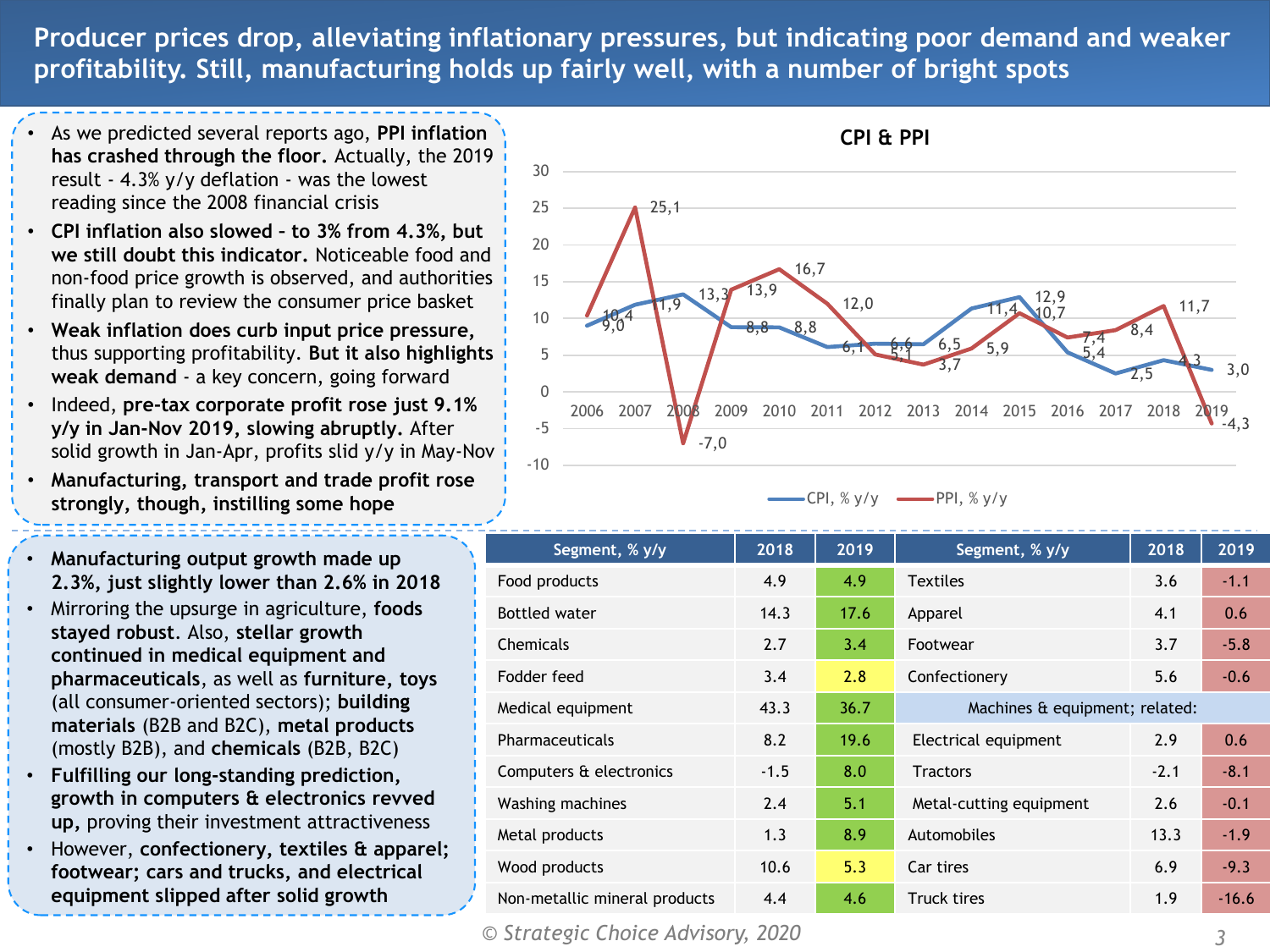**Overall liquidity situation deteriorates slightly, although government maintains control, and FDI rebounds. Banking sector growth slows, as overdue debt soars, while liquidity indices worsen**

#### **EXTERNAL SECTOR**

- The current account surplus stayed significant at USD 70.6bn in 2019, but decreased considerably vs. USD 113.4bn in 2018, as world oil prices declined, and the service deficit widened by 16.4% to USD 34.8bn
- Exports were also held back by real exchange rate appreciation of 2.5%  $y/y$  in full-2019, and as much as 8.5%  $y/y$  in Dec 2019
- **Alarmingly, total foreign debt lurched up by USD 26.8bn (5.9%)** to USD 481.5bn. Government foreign debt surged 58% to USD 69.5bn, while corporate foreign debt growth moderated to 2.6% after the previous sharp increase
- Positively, FDI rebounded to USD 25.9bn in Jan-Sep 2019 after hitting a historic post-Soviet low of USD 8.8bn in full-2018. The indicator had stood at USD 26.4bn in Jan-Sep 2017 (USD 28.6bn in full-2017)

#### **MONETARY AGGREGATES**

• **Broad-definition monetary base grew 4.9% in 2019 vs. 9.3% the previous year,** as banks' accounts with the Central Bank (CBR) soared, reflecting somewhat higher economic activity, but deposits contracted sharply, showing banks' lower liquidity. Banks also started to borrow a lot more from CBR. **National-definition money supply growth also eased to 9.6% vs. 11.3% in 2018**

#### **PUBLIC SECTOR**

• **The federal budget surplus stayed at a solid 1.8% of GDP in 2019**, as taxes and customs collection strengthened further. This shows maintained fiscal prudence, but also causes outcries from many an economist over insufficient economic stimuli

### **BANKING SECTOR**

- **Most key indices showed sharp deterioration,** although the growth rates improved somewhat in H2/2019
- **Especially worrying is the sharp slowdown in loans to corporates, coupled with the rapid increase of overdue debt**
- While **retail loan growth slowed just slightly, overdue debt rose only 3.1%. Still, the latter reverses the decreases** of 2016-2018
- Growth of retail deposits eased slightly, while **corporate deposits barely grew**, as the broader economy stayed weak
- **Sector profit surged in 2019, but this was inflated by dubious loan loss reserve reductions under newly introduced IAS 9**
- Also worryingly, **liquidity indices (use of short-term liabilities to form long-term assets; and liquidity coverage deficit) worsened noticeably,** signaling trouble up ahead

| Indicator, % y/y             | 2016       | 2017    | 2018    | 2019    |
|------------------------------|------------|---------|---------|---------|
| <b>Banking sector profit</b> | $4.8-fold$ | $-15.1$ | 70.3    | $51.5*$ |
| <b>Banking sector assets</b> | $-3.5$     | 6.4     | 10.4    | 2.7     |
| Loans to individuals         | 1.1        | 12.7    | 22.4    | 18.5    |
| Loans to corporates          | $-3.6$     | 1.8     | 10.8    | 1.2     |
| Total overdue debt, o/w:     | $-5.1$     | 3.5     | 0.2     | 19.8    |
| Individuals                  | $-0.7$     | $-1.0$  | $-10.4$ | 3.1     |
| Corporates                   | $-8.9$     | 7.7     | 7.8     | 27.9    |
| Individual deposits          | 4.2        | 7.4     | 9.5     | 7.3     |
| Corporate deposits           | $-10.1$    | 2.1     | 12.7    | 0.5     |
|                              |            |         |         |         |

*\* - Inflated by IAS 9 upward profit adjustments (expected loan losses reduced)*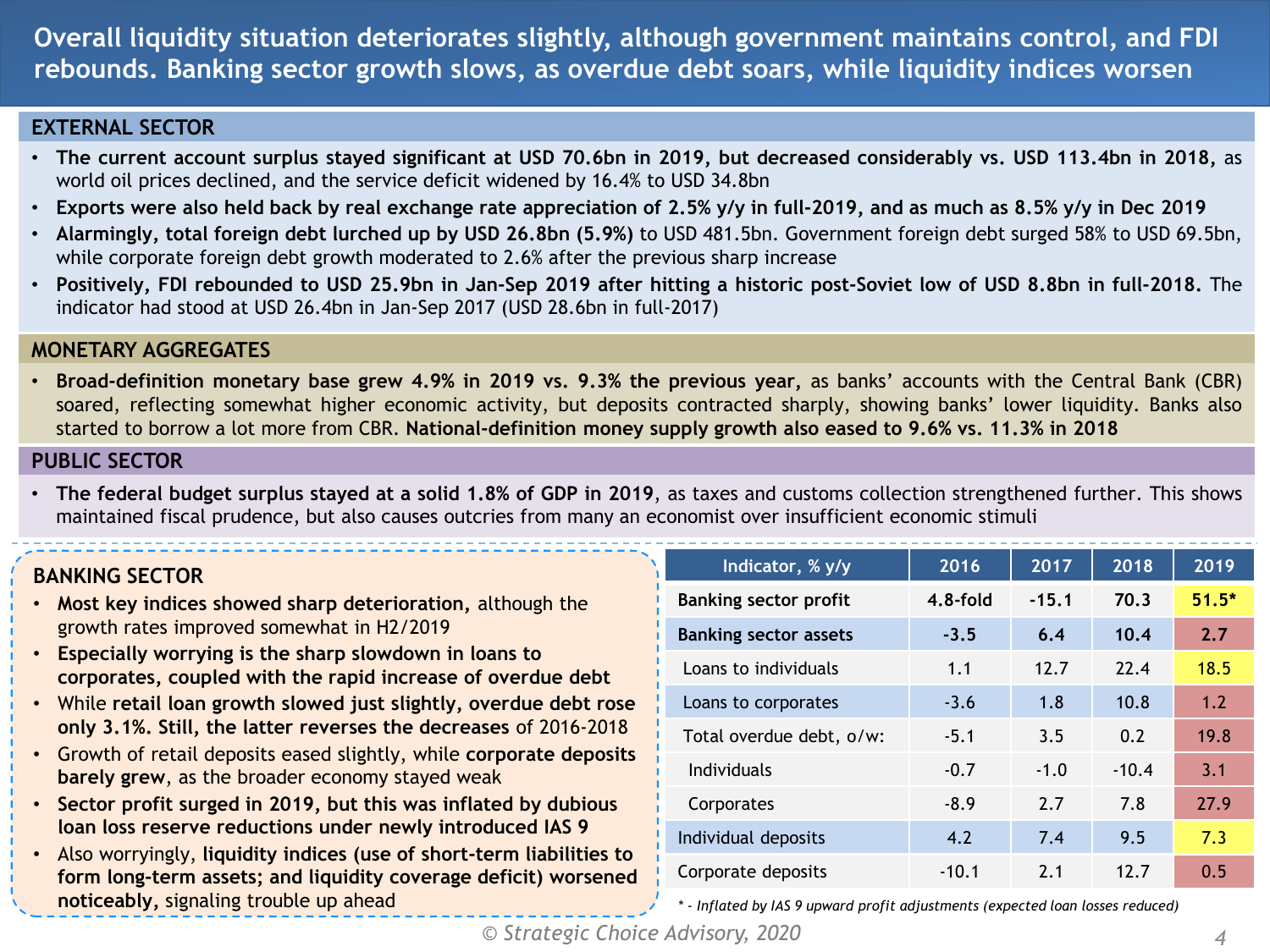**Viewing a stagnant economy and strong public dissent, president Putin launches far-reaching constitutional reform, trying to appease the masses. Leaving politics aside, we are concerned about the general population's over-reliance on authorities and lack of business initiative**

This January, during his address to the Federal Assembly, president Vladimir Putin announced key changes to the country's political system. As reported by the media, **the authority of the next president** (Putin confirmed he will be stepping down when his term expires in 2024) **will be decreased in favor of parliament.** The president will retain key controls, including the right to dismiss the PM and government members, but the PM would now be appointed by parliament. Also, Putin announced the role of the State Council (until now, a consultative body consisting of governors and other key politicians) will be widened. Putin himself serves as chairman of the State Council. **The changes are now to be voted on by the general population,** after a specially assembled group promptly develops corresponding amendments to the Constitution.

After Putin's announcement, PM Dmitry Medvedev announced his and the cabinet's resignation, to make way for the latest policy changes. While public discontentment with the government has been growing, **Putin did not say the resignation was caused by his dissatisfaction with the government**, only noting that "nobody is perfect" and praising government for its achievements and steadfast approach. Medvedev has now become deputy chairman of the State Council, thus keeping his role as Putin's loyal sidekick.

As widely known, Russia's parliament has been largely the "rubber stamp" type under Putin's rule, thus it will be business as **usual, in our view.** The changes had been rumored and reported by political observers and the media, although no details had been made available by Russia's state propaganda machine, thus the general public was caught by surprise.

Notably, Putin also focused on key social issues in his speech, noting weak real income dynamics, and introducing several measures aimed at expanding government support. **The new government's main focus will now be boosting real incomes**, Putin promised. We would not label these initiatives as populist, and can actually say **they are quite smart from a political perspective, and very welltargeted.** Authorities have been under significant pressure lately, as the economy has largely remained stuck since the start of the "sanction crisis" (despite the positive trend of import substitution), and Putin and the government's ratings had dropped considerably.

Unsurprisingly, public reception of Putin's initiatives has been very positive (Putin the old mastermind!), as opinion polls indicate **65-85% support** for the announced measures (including the shift of authority in favor of parliament and the State Council). Putin's ratings have also started to recover. Leaving the political aspect aside, **our concern is that there is practically no talk** by either Putin or the newly minted PM Mikhail Mishustin (until now, head of the fearsome Federal Tax Service) **about the way the local economy should change, in order to be able to generate the higher incomes…** Of course, there are the structural National projects, which Putin promises to step up, but as we wrote earlier, they are rather vague, and their transformative role will be limited.

Reading into other types of opinion polls, we can see **the population still tends to rely on the "good czar" and their employers,** and would (think about it for a second) start to work harder, IF their wages are increased significantly... No wonder **the share of SMEs in the Russian economy declined by 1.8pps to 20.2% in 2019**, remaining very low by global standards. Yes, one can blame the poor economic climate, over-regulation, and what have you, but **it is also a mentality issue.** For some of our ideas on what can provide that thrust, that impetus for a much-needed breakthrough, you can refer to our previous reports, e.g. from Aug 1, 2019, or Aug 23, 2018, etc. But in the meantime, **we remain in wait-and-see mode, only left to hope for the better** (ourselves continuing to work hard)…